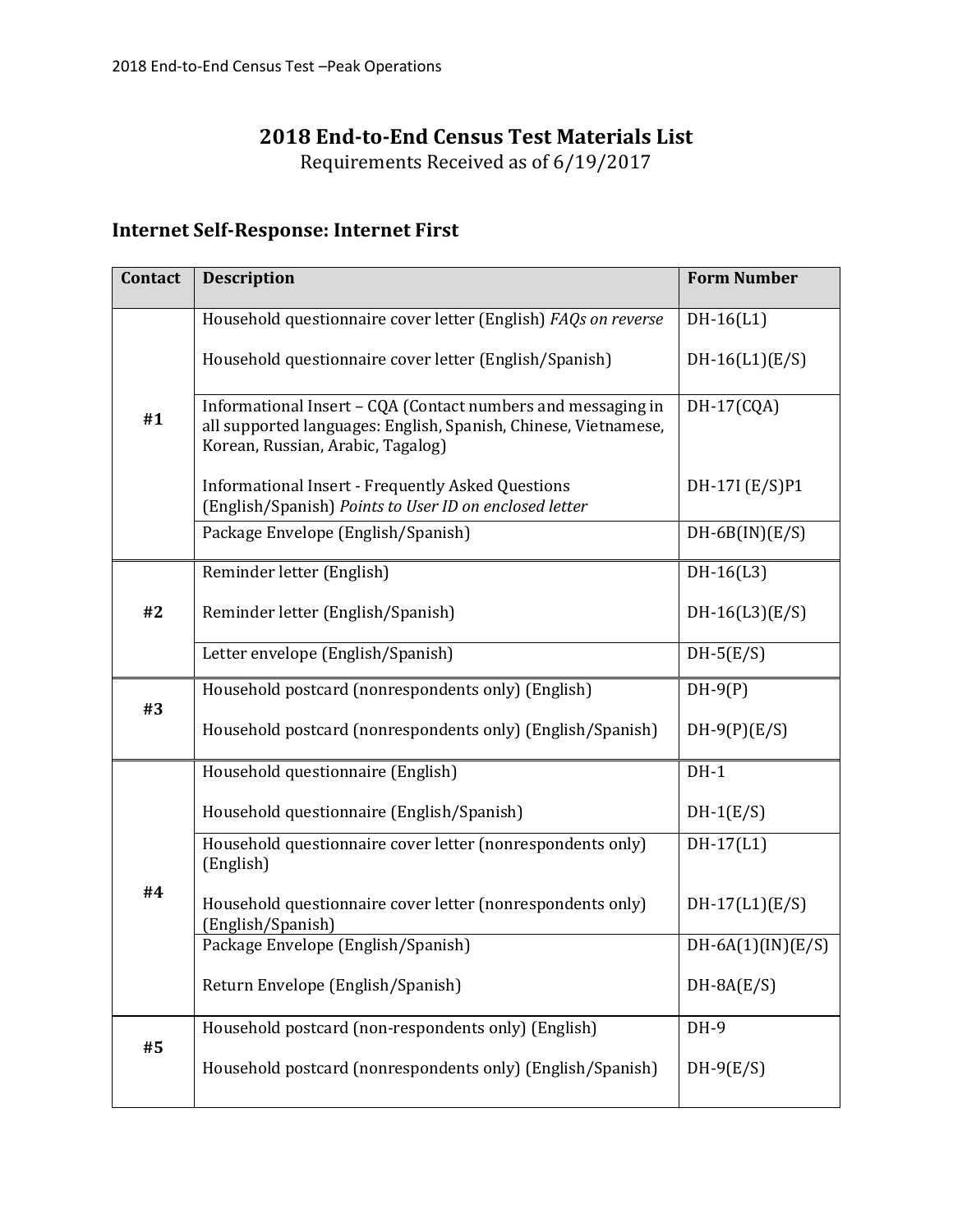# **Internet Self-Response: Internet Choice**

| <b>Contact</b> | <b>Description</b>                                                                                                                                                   | <b>Form Number</b>  |  |
|----------------|----------------------------------------------------------------------------------------------------------------------------------------------------------------------|---------------------|--|
|                | Household questionnaire (English)                                                                                                                                    | $DH-1$              |  |
| #1             | Household questionnaire (English/Spanish)                                                                                                                            | $DH-1(E/S)$         |  |
|                | Household questionnaire cover letter FAQs on reverse<br>(English)                                                                                                    | $DH-16(L2)$         |  |
|                | Household questionnaire cover letter (English/Spanish)                                                                                                               | $DH-16(L2)(E/S)$    |  |
|                | Informational Insert - CQA (Contact numbers and messaging<br>in all supported languages: English, Spanish, Chinese,<br>Vietnamese, Korean, Russian, Arabic, Tagalog) | DH-17(CQA)          |  |
|                | <b>Informational Insert - Frequently Asked Questions</b><br>(English/Spanish) Points to User ID on questionnaire address<br>label                                    | $DH-17I(E/S)$       |  |
|                | Package Envelope (English/Spanish)                                                                                                                                   | $DH-6A(IN)(E/S)$    |  |
|                | Return Envelope (English/Spanish)                                                                                                                                    | DH-8A(ES)           |  |
|                | Reminder letter (English)                                                                                                                                            | $DH-16(L4)$         |  |
| #2             | Reminder letter (English/Spanish)                                                                                                                                    | $DH-16(L4)(E/S)$    |  |
|                | Letter envelope (English/Spanish)                                                                                                                                    | $DH-5(E/S)$         |  |
|                | Household postcard (nonrespondents only) (English)                                                                                                                   | $DH-9(C)$           |  |
| #3             | Household postcard (nonrespondents only)<br>(English/Spanish)                                                                                                        | $DH-9(C)(E/S)$      |  |
|                | Household questionnaire (English)                                                                                                                                    | $DH-1$              |  |
| #4             | Household questionnaire (English/Spanish)                                                                                                                            | $DH-1(E/S)$         |  |
|                | Household questionnaire cover letter (nonrespondents only)<br>(English)                                                                                              | DH-17(L1)           |  |
|                | Household questionnaire cover letter (nonrespondents only)<br>(English/Spanish)                                                                                      | $DH-17(L1)(E/S)$    |  |
|                | <b>Informational Insert - Frequently Asked Questions</b><br>(English/Spanish) Points to User ID on questionnaire address<br>label                                    | DH17I(E/S)          |  |
|                | Package Envelope (English/Spanish)                                                                                                                                   | $DH-6A(1)(IN)(E/S)$ |  |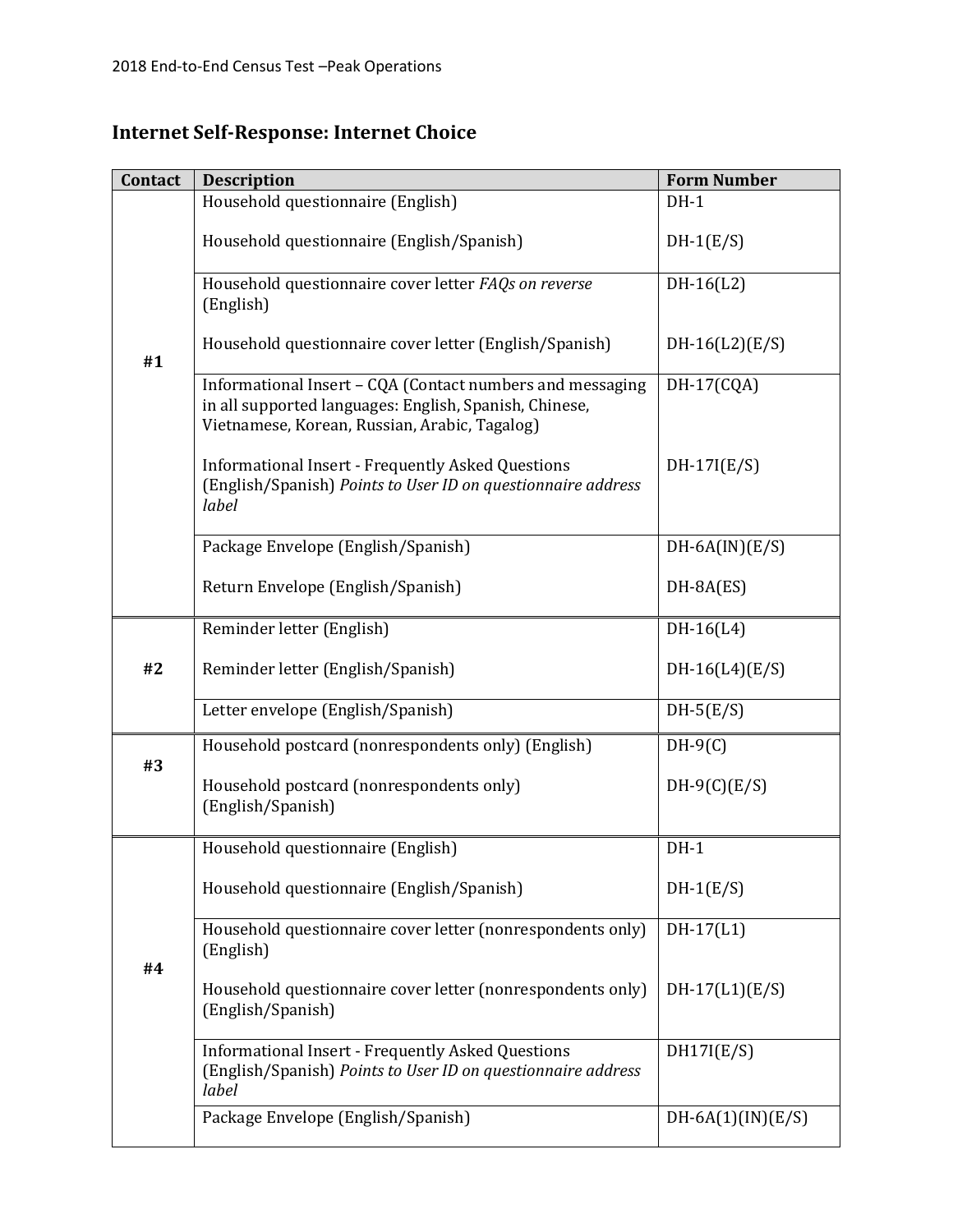|    | Return Envelope (English/Spanish)                                                                | $DH-8A(E/S)$          |
|----|--------------------------------------------------------------------------------------------------|-----------------------|
| #5 | Household postcard (non-respondents only) (English)<br>Household postcard (non-respondents only) | $DH-9$<br>$DH-9(E/S)$ |
|    | (English/Spanish)                                                                                |                       |

# **Group Quarters**

| <b>Description</b>                                                 | <b>Form Number</b>  |
|--------------------------------------------------------------------|---------------------|
| Individual Census Questionnaire (ICQ) (English) For GQ respondents | DH-20               |
| Individual Census Questionnaire (ICQ) (Spanish) For GQ respondents | $DH-20(S)$          |
| Individual Census Questionnaire (ICQ) (English) Informational copy | DH-61 (ICQ)         |
| Individual Census Questionnaire (ICQ) (Spanish) Informational copy | DH-61 $(ICQ)(S)$    |
| Envelope for GQ advance letters (English)                          | $DH-5(GQ)$          |
| Envelope for GQs indicating eResponse (English)                    | DH-5(eResponse)     |
| Individual Census Questionnaire (ICQ) envelope (English)           | DH-40               |
| Individual Census Questionnaire (ICQ) envelope (Spanish)           | $DH-40(S)$          |
| Facility envelope for GQ (English)                                 | $DH-40(GQ)$         |
| Group Quarters Enumeration brochure (English)                      | DH-1183 GQE         |
| Service-Based Enumeration brochure (English)                       | <b>DH-1184 SBE</b>  |
| Confidentiality Notice (English/Spanish)                           | $DH-31(GQ)(E/S)$    |
| GQ eResponse letter (English)                                      | DH-18(eResponse)    |
| GQ Advance letter (English)                                        | $DH-18(GQ)$         |
| GQ Facility Manager letter (English/Spanish)                       | $DH-30(L)(FM)(E/S)$ |
| GQ Health Care Facility Manager letter (English/Spanish)           | $DH-30(L)(HC)(E/S)$ |
| GQ Student Housing Facility Manager letter (English/Spanish)       | $DH-30(L)(SH)(E/S)$ |
| Living Quarters Flashcard (English)                                | DH-1028.4           |
| Living Quarters Flashcard (Spanish)                                | DH-1028.4(S)        |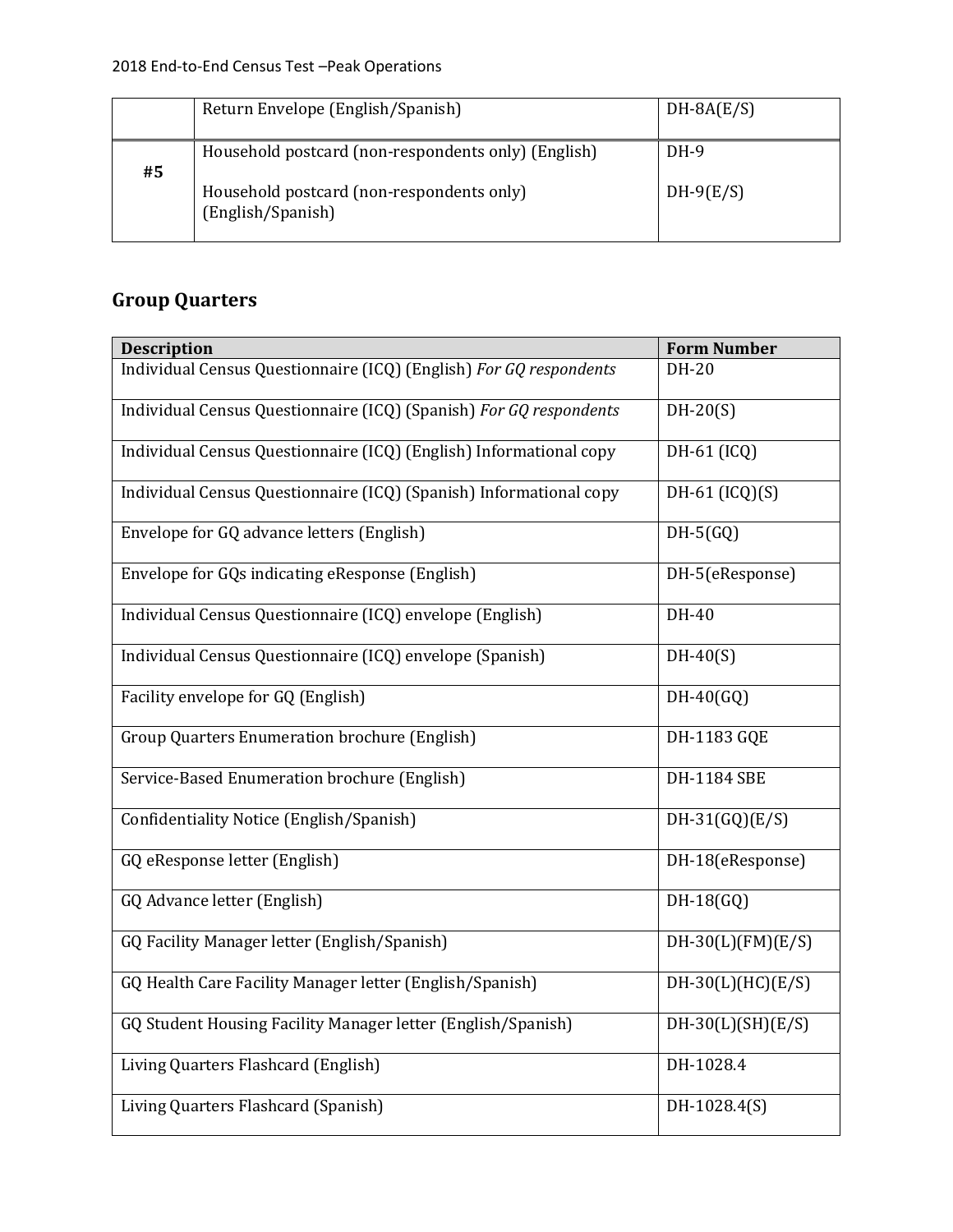# **Nonresponse Followup**

| <b>Description</b>                                                      | <b>Form Number</b> |
|-------------------------------------------------------------------------|--------------------|
| Introductory letter - Offers User ID and instructions (English)         | $DH-16(LN)$        |
| Introductory letter - Offers User ID and instructions (English/Spanish) | $DH-16(LN)(E/S)$   |
| Postcard - Last chance to respond (English/Spanish)                     | $DH-9(AR)(E/S)$    |
| Notice of Visit (English/Spanish)                                       | $DH-26(E/S)$       |
| Information Sheet Confidentiality and Who to Count (English/Spanish)    | $DH-28(E/S)$       |
| Multi-unit Manager Information Sheet (English/Spanish)                  | $DH-28(MU)(E/S)$   |

# **Update Leave**

| <b>Description</b>                                                                                                      | <b>Form Number</b>   |
|-------------------------------------------------------------------------------------------------------------------------|----------------------|
| Household questionnaire for Update Leave (English) Includes address<br>fields for enumerator to complete                | $DH-1(UL)$           |
| Household questionnaire for Update Leave (English/Spanish) Includes<br>address fields for enumerator to complete        | $DH-1(E/S)UL$        |
| Household questionnaire cover letter (English)                                                                          | $DH-16(L2) (UL)$     |
| Household questionnaire cover letter (English/Spanish)                                                                  | $DH-16(L2)(UL)(E/S)$ |
| Informational Insert - CQA                                                                                              | $DH-17(CQA)$         |
| (Contact numbers and messaging in all supported languages:                                                              |                      |
| English, Spanish, Chinese, Vietnamese, Korean, Russian, Arabic, Tagalog)                                                |                      |
| Informational Insert - Frequently Asked Questions (English/Spanish)<br>Points to User ID on questionnaire address label | $DH-17I(E/S)$        |
| Package Envelope (English/Spanish)                                                                                      | $DH-6A(IN)(UL)(E/S)$ |
| Return Envelope (English/Spanish)                                                                                       | $DH-8A(E/S)$         |
| Confidentiality Notice (English/Spanish)                                                                                | $DH-31(UL)(E/S)$     |